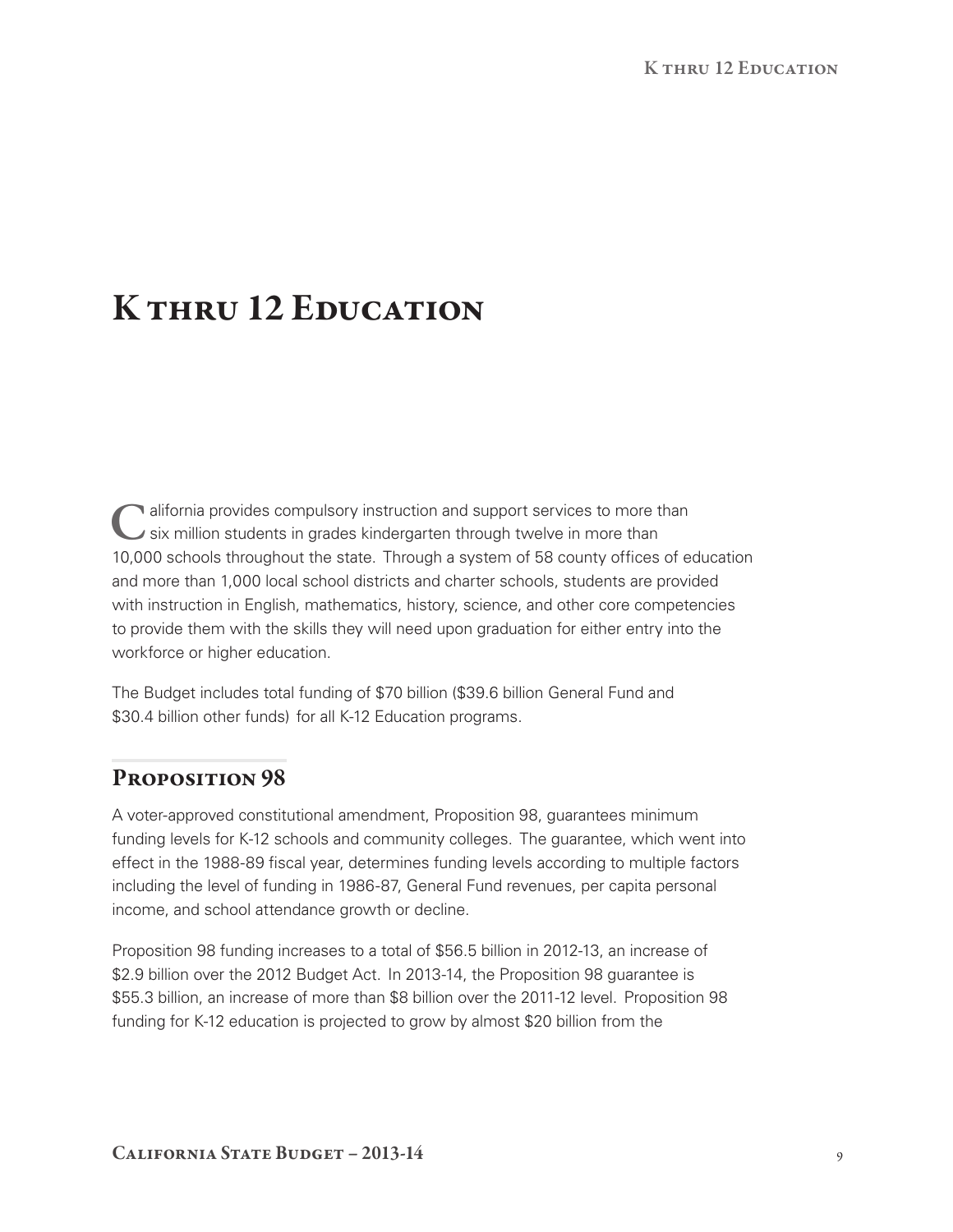2011-12 fiscal year to the 2016-17 fiscal year, representing an increase of more than \$2,800 per student.

## LOCAL CONTROL FUNDING FORMULA

The Budget contains a new Local Control Funding Formula to replace today's overly complex, administratively costly, and inequitable school finance system. The new formula recognizes that the current system is largely state‑driven, and limits the ability of local school officials to decide how best to meet the needs of their students. The formula is responsive to research and practical experience indicating that students from low-income families and English language learners come to school with unique challenges that often require supplemental services and support to be successful in school.

The Local Control Funding Formula includes the following components:

- A base grant for each local education agency equivalent to \$7,643 per unit of average daily attendance (ADA). This amount includes an adjustment of 10.4 percent to the base grant to support lowering class sizes in grades K‑3, and an adjustment of 2.6 percent to reflect the cost of operating career technical education programs in high schools.
- A 20-percent supplemental grant for English learners, students from low-income families, and foster youth to reflect increased costs associated with educating those students.
- An additional concentration grant of up to 22.5 percent of a local education agency's base grant, based on the number of English learners, students from low-income families, and foster youth served by the local agency that comprise more than 55 percent of enrollment.
- An Economic Recovery Target to ensure that almost every local education agency receives at least their pre‑recession funding level, adjusted for inflation, at full implementation of the Local Control Funding Formula.

Of the more than \$25 billion in new funding to be invested through the formula over the next eight years, the vast majority of new funding will be provided for base grants. Specifically, of every dollar invested through this formula, 84 cents will go to base grants, 10 cents will go to supplemental grants, and 6 cents will go to concentration grants.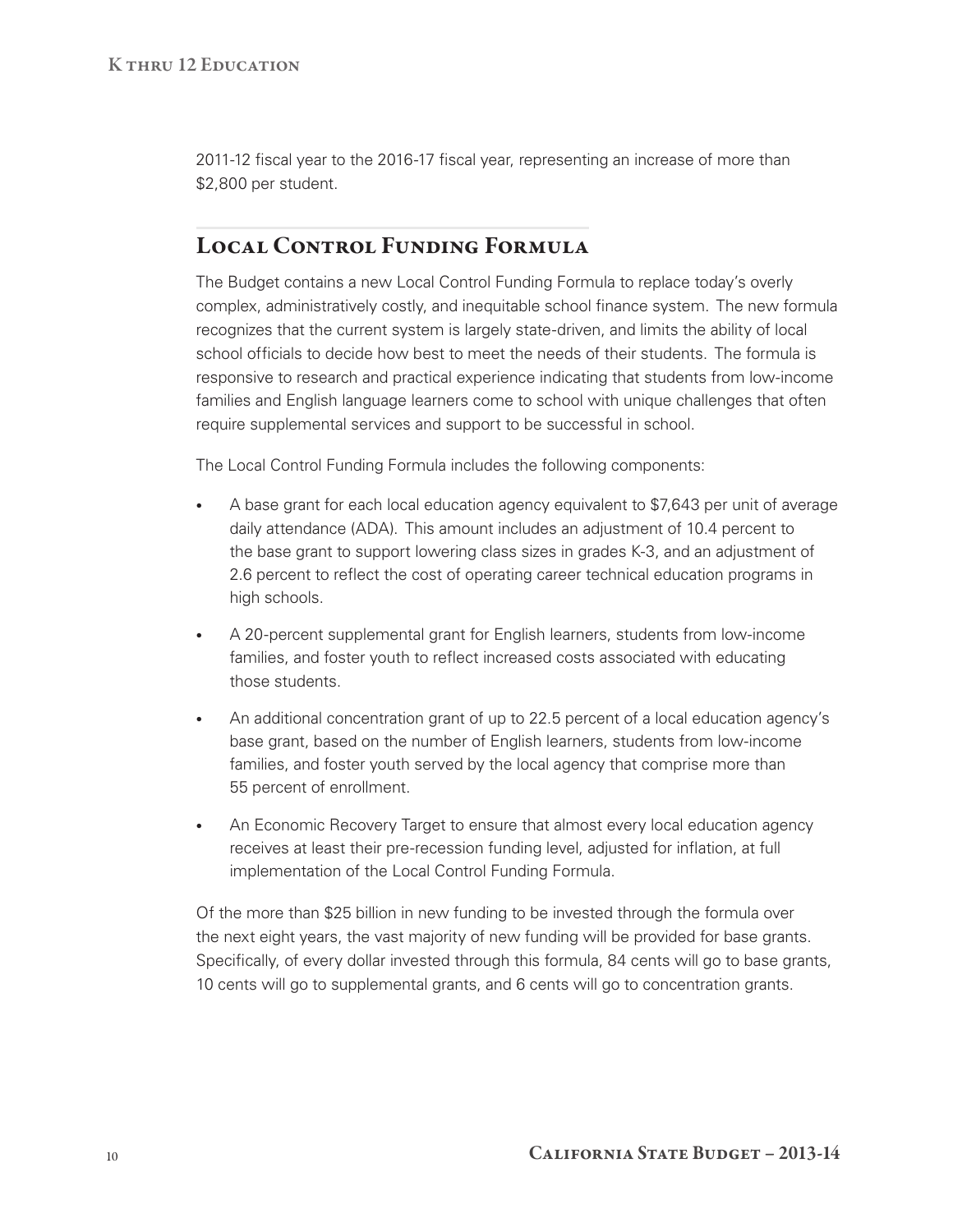Under the Budget, the average base grant is \$7,643, which is \$2,375 more than today's average revenue limit.

#### **ACCOUNTABILITY**

The Local Control Funding Formula moves from a state-controlled system that emphasizes inputs to a locally‑controlled system focused on improved outcomes. Local agencies will decide the best way to target funds. However, districts will be required to increase or improve services for English learner, low income, and foster youth students in proportion to supplemental and concentration grant funding. Additionally, the new system better aligns the state's accountability structure with the existing local budget process. All school districts, county offices of education, and charter schools will be required to develop and adopt local control and accountability plans, which will identify local goals in areas that are priorities for the state, including pupil achievement, parent engagement, and school climate.

County superintendents will review and provide support to the districts under their jurisdiction. The Superintendent of Public Instruction will perform a corresponding role for county offices of education. In addition, the Budget creates the California Collaborative for Education Excellence to advise and assist school districts, county offices of education, and charter schools in achieving the goals identified in their plans. The Superintendent of Public Instruction may direct the Collaborative to provide additional assistance to any district, county office, or charter school. For those entities that continue to struggle in meeting their goals, and when the Collaborative indicates that additional intervention is needed, the Superintendent of Public Instruction would have authority to make changes to the district or county office's local plan. For charter schools, the charter authorizer will be required to consider revocation of a charter if the Collaborative finds that the inadequate performance is so persistent and acute as to warrant revocation.

This system recognizes that the state retains an important role in supporting school districts that struggle to meet state and local expectations. The state will continue to measure student achievement through statewide assessments, produce an Academic Performance Index for schools and subgroups of students, determine the contents of the school accountability report card, and establish policies to implement the federal accountability system.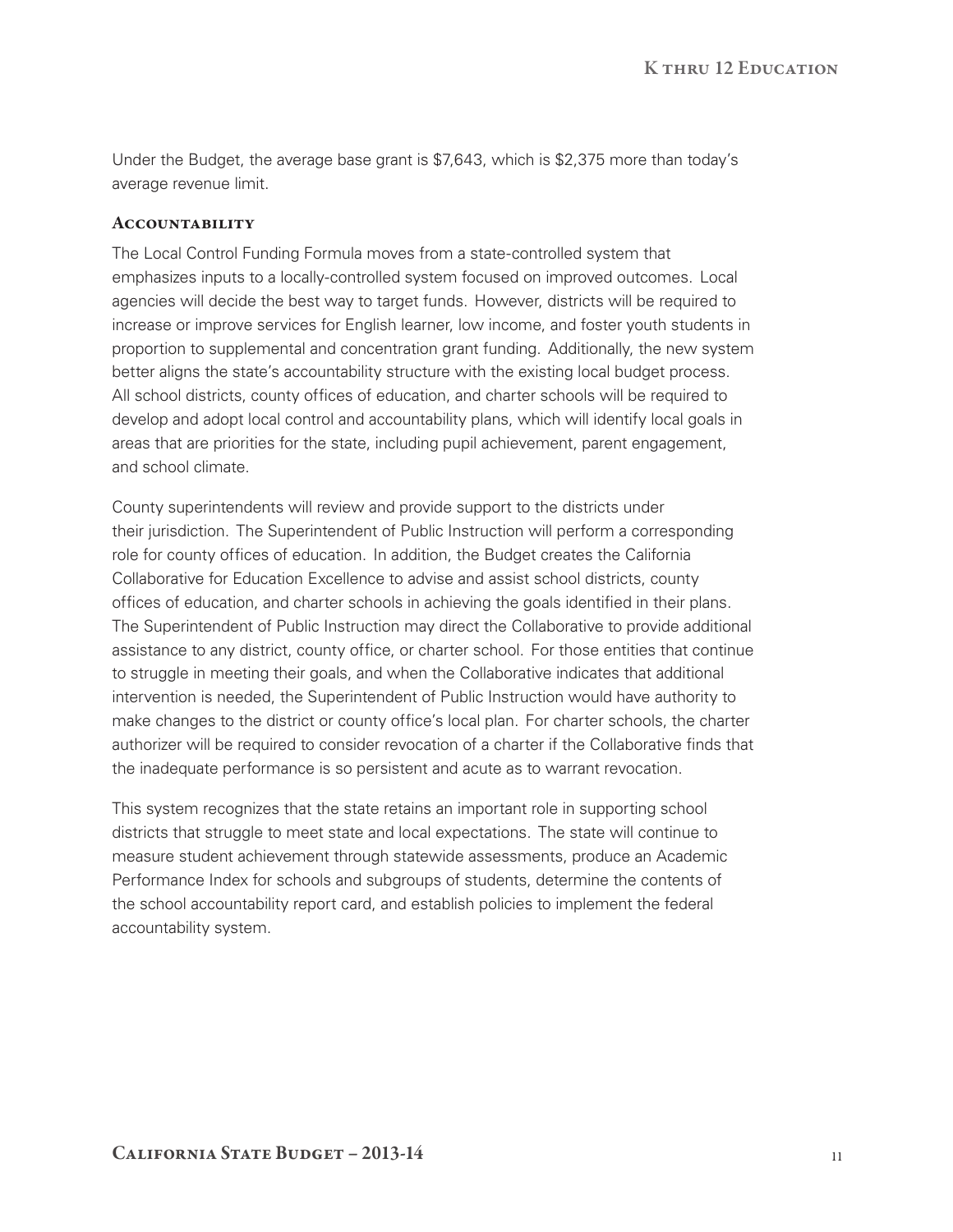## K‑12 Budget Adjustments

Significant Adjustments:

- • *Local Control Funding Formula* —An increase of \$2.1 billion Proposition 98 General Fund for school districts and charter schools, and \$32 million Proposition 98 General Fund for county offices of education, to support first‑year funding provided through the Local Control Funding Formula.
- *Common Core Implementation*—An increase of \$1.25 billion in one-time Proposition 98 General Fund to support the implementation of the Common Core — new standards for evaluating student achievement in English-language arts and math. Funding will be distributed to local education agencies on the basis of enrollment to support necessary investments in professional development, instructional materials, and technology. Local education agencies will be required to develop a plan to spend this money over the next two years and hold a public hearing on the plan.
- *Career Technical Education Pathways Grant Program*—An increase of \$250 million Proposition 98 General Fund for one-time competitive capacity-building grants for K-12 school districts and community colleges to support programs focused on work-based learning. K-12 schools and community colleges must obtain funding commitments from program partners to support ongoing program costs.
- • *K‑12 Mandates Block Grant* —An increase of \$50 million Proposition 98 General Fund to reflect the inclusion of the Graduation Requirements mandate within the block grant program. This increase will be distributed to school districts, county offices of education and charter schools with enrollment in grades 9-12.
- K-12 Deferrals—An increase of \$1.6 billion Proposition 98 General Fund in 2012-13 and an increase of \$242.3 million Proposition 98 General Fund in 2013-14 for the repayment of inter-year budgetary deferrals. When combined, total funding over the two‑year period will reduce K‑12 inter‑year deferrals to \$5.6 billion by the end of the 2013‑14 fiscal year. This will reduce total outstanding deferrals by more than 40 percent of their peak value, when more than \$9.5 billion was deferred.
- • *Proposition 39 Implementation* —The Budget allocates \$381 million Proposition 98 General Fund to K‑12 local education agencies to support energy efficiency projects approved by the California Energy Commission. Of this amount, 85 percent will be distributed based on ADA and 15 percent will be distributed based on free and reduced‑price meal eligibility. The Budget establishes minimum grant levels of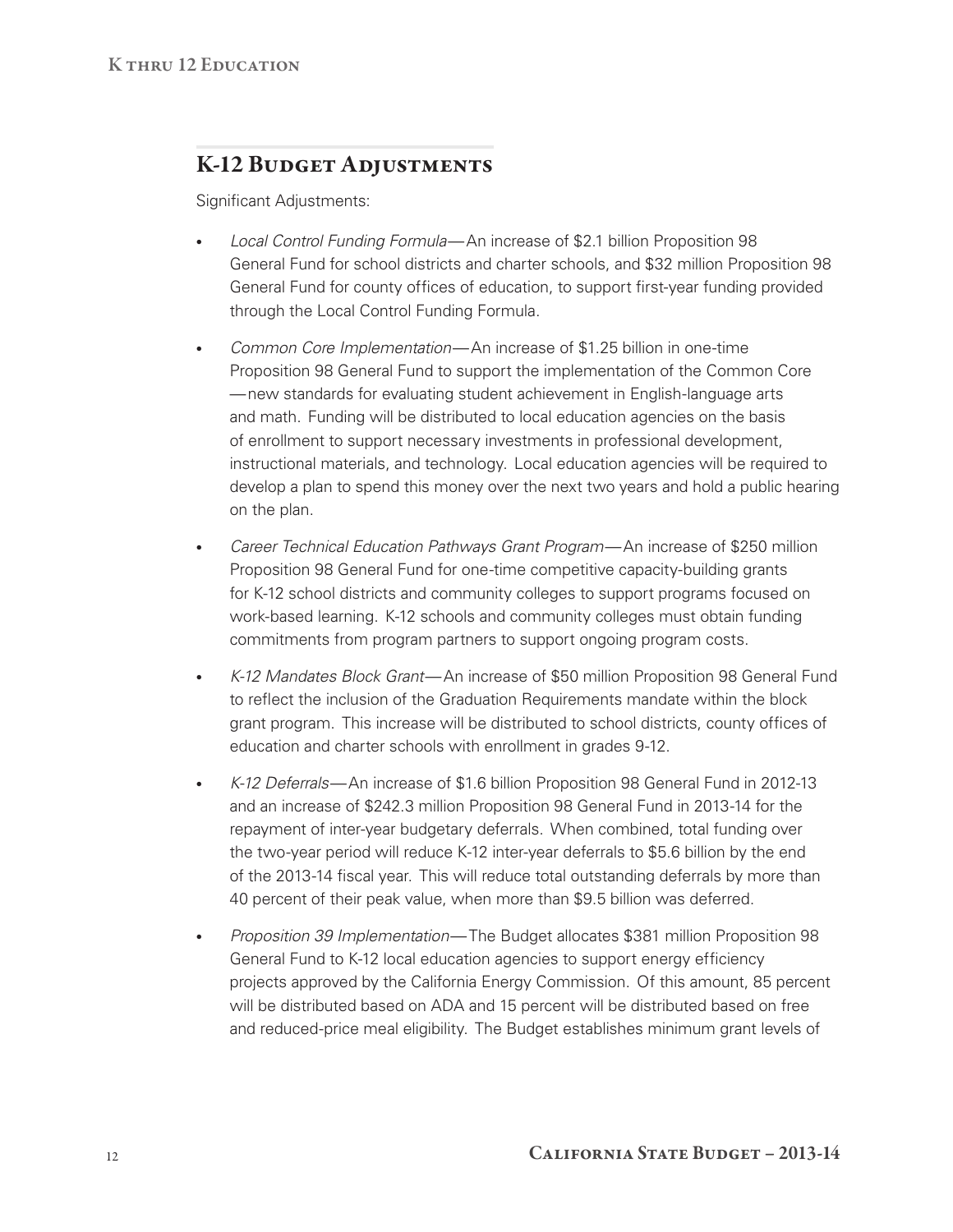\$15,000 and \$50,000 for small and exceptionally small local education agencies and allows these agencies to receive an advance on a future grant allocation. The Budget will provide other local education agencies the greater of \$100,000 or their weighted distribution amount. The Budget provides \$28 million for interest-free revolving loans to assist eligible energy projects at schools and community colleges. Additionally, the Budget appropriates \$3 million to the California Workforce Investment Board to develop and implement a competitive grant program for eligible workforce training organizations that prepare disadvantaged youth or veterans for employment in energy related fields.

*Special Education Funding Reform*— The Budget includes several consolidations for various special education programs in an effort to simplify special education finance and provide Special Education Local Plan Areas with additional funding flexibility.

## CHILD CARE AND STATE PRESCHOOL

Subsidized Child Care includes a variety of programs designed to support low‑income families so they may remain gainfully employed. These programs are primarily administered by the State Department of Education (SDE). Additionally, the State Preschool program is designed as an educational program to help ensure children develop the skills needed for success in school. SDE and the Department of Social Services jointly administer the three‑stage CalWORKs child care system to meet the needs for child care of recipients of aid while they participate in work activities and as they transition off of cash aid. Families can access services through centers that contract directly with SDE, or by receiving vouchers from county welfare departments or alternative payment program providers.

Significant Adjustments:

- Backfill for Federal Sequestration—The Budget backfills an estimated \$15.9 million of federal sequestration reductions with a like amount of General Fund as follows: \$11.1 million for General Child Development programs, \$4.2 million for Alternative Payment programs, and \$0.6 million for Migrant Day Care programs.
- • *Shift of Funds from CalWORKs Stage 2 to Stage 3* In the event that CalWORKs Stage 3 child care funding is insufficient to support the estimated caseload, the Budget authorizes the transfer of any unused funds from CalWORKs Stage 2 to Stage 3 to ensure that eligible Stage 3 families continue to receive child care services.